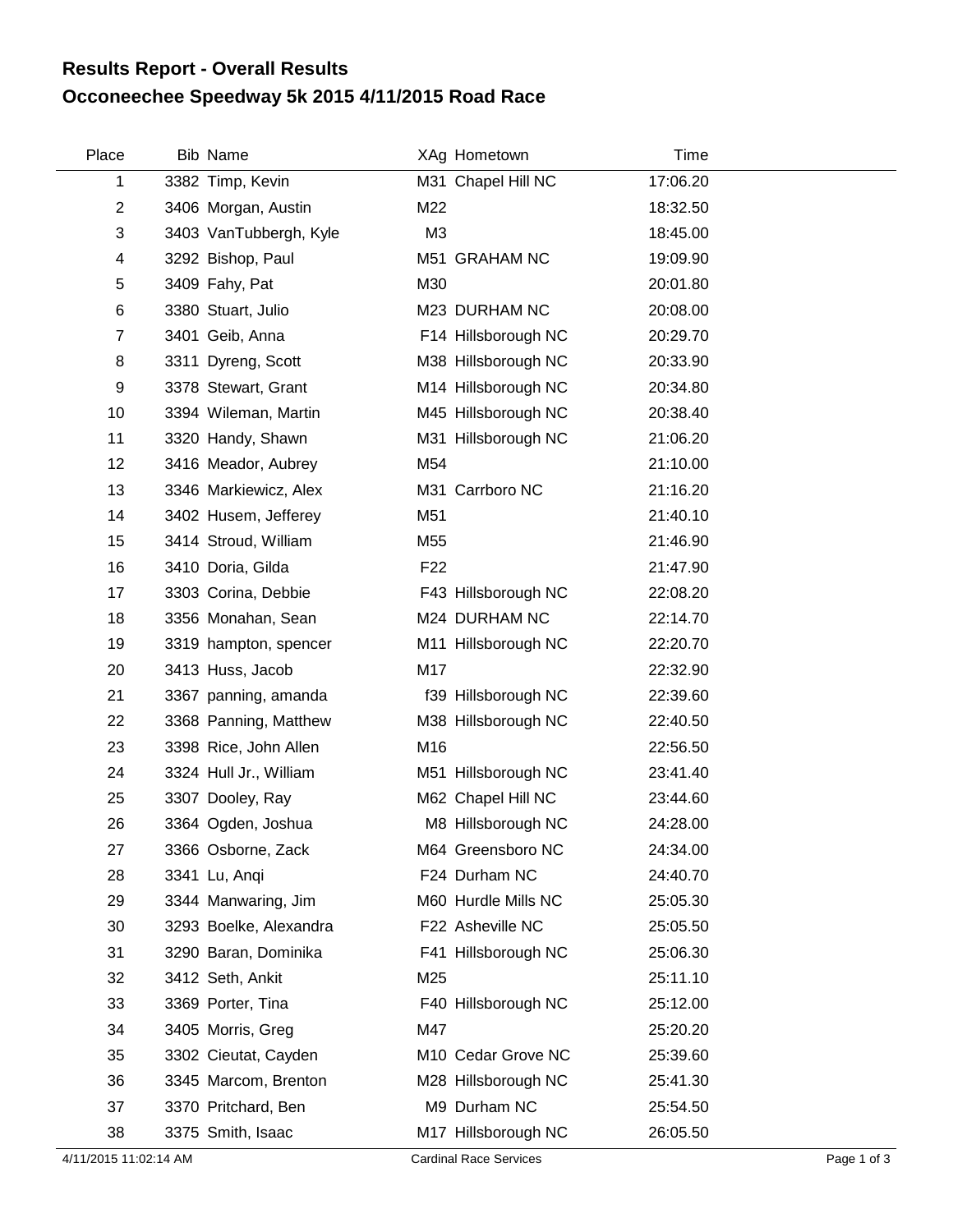| Place | Bib Name                |                 | XAg Hometown        | Time     |  |
|-------|-------------------------|-----------------|---------------------|----------|--|
| 39    | 3305 Desai, Zeal        |                 | F24 DURHAM NC       | 26:13.50 |  |
| 40    | 3399 Geib, Kristi       | F44             |                     | 26:21.40 |  |
| 41    | 3363 Moran, Olivia      |                 | F17 Hillsborough NC | 26:26.30 |  |
| 42    | 3362 Moran, Brett       |                 | M52 Hillsborough NC | 26:26.50 |  |
| 43    | 3381 Tarantino, Lisa    |                 | F47 Chapel Hill NC  | 26:44.40 |  |
| 44    | 3411 Rosen, Jennifer    | F <sub>22</sub> |                     | 26:46.40 |  |
| 45    | 3415 Halsey, Jenny Beth | F <sub>29</sub> |                     | 27:04.80 |  |
| 46    | 3419 Tapper, Brad       | M36             |                     | 27:11.30 |  |
| 47    | 3353 Miller, Jacob      |                 | M9 Chapel Hill NC   | 27:25.90 |  |
| 48    | 3354 miller, mary       |                 | f40 Chapel Hill NC  | 27:30.80 |  |
| 49    | 3355 Miller, Matthew    |                 | M11 Chapel Hill NC  | 27:30.80 |  |
| 50    | 3308 Dyreng, Chelsea    |                 | F37 Hillsborough NC | 27:50.30 |  |
| 51    | 3374 Sebesan, Ashley    |                 | F37 Hurdle Mills NC | 27:53.00 |  |
| 52    | 3420 Bove, Sigrid       | F42             |                     | 28:34.70 |  |
| 53    | 3407 Kelly, Olivia      | F10             |                     | 28:44.00 |  |
| 54    | 3347 Marshall, Ralph    |                 | M51 Hillsborough NC | 28:46.20 |  |
| 55    | 3408 Kelly, Scott       | M38             |                     | 28:53.20 |  |
| 56    | 3395 Wileman, Tom       |                 | M12 Hillsborough NC | 28:59.50 |  |
| 57    | 3310 Dyreng, Naomi      |                 | F8 Hillsborough NC  | 29:04.70 |  |
| 58    | 3365 Ogden, Michelle    |                 | F29 Hillsborough NC | 29:15.40 |  |
| 59    | 3404 Morris, Jerri      | F47             |                     | 29:36.50 |  |
| 60    | 3418 Tapper, Tammy      | F37             |                     | 29:54.80 |  |
| 61    | 3379 Stewart, Tara      |                 | F46 Hillsborough NC | 30:22.20 |  |
| 62    | 3304 Dean, David        |                 | M33 Mebane NC       | 30:29.20 |  |
| 63    | 3333 Knight, Lindsey    |                 | F28 Hillsborough NC | 30:29.50 |  |
| 64    | 3371 Rao, Aparna        |                 | F24 Durham NC       | 30:44.50 |  |
| 65    | 3298 Boone, Joan        |                 | F62 Efland NC       | 30:44.90 |  |
| 66    | 3322 Horton, Julie      |                 | F58 Chapel Hill NC  | 30:45.20 |  |
| 67    | 3289 Baird, Grace       |                 | F33 Durham NC       | 31:07.20 |  |
| 68    | 3397 Vaughan, Caleb     | M10             |                     | 31:10.20 |  |
| 69    | 3323 Howell, Meredith   |                 | F33 Hillsborough NC | 31:19.90 |  |
| 70    | 3342 Maile, Katie       |                 | F8 Chapel Hill NC   | 32:50.30 |  |
| 71    | 3343 Maile, Laura       |                 | F45 Chapel Hill NC  | 32:51.20 |  |
| 72    | 3309 Dyreng, Danny      |                 | M5 Hillsborough NC  | 32:52.30 |  |
| 73    | 3312 Dyreng, Sophia     |                 | F11 Hillsborough NC | 33:14.90 |  |
| 74    | 3314 Freeman, Lindsey   |                 | F21 Hillsborough NC | 33:43.70 |  |
| 75    | 3392 Wileman, Ellie     |                 | F9 Hillsborough NC  | 33:48.90 |  |
| 76    | 3393 Wileman, Lynda     |                 | F45 Hillsborough NC | 33:49.00 |  |
| 77    | 3325 Jackson, Amelia    |                 | F45 Chapel Hill NC  | 34:01.90 |  |
| 78    | 3388 Wickersham, Bryson |                 | M8 Durham NC        | 34:26.60 |  |
| 79    | 3389 Wickersham, Jeremy |                 | M37 Durham NC       | 34:26.90 |  |